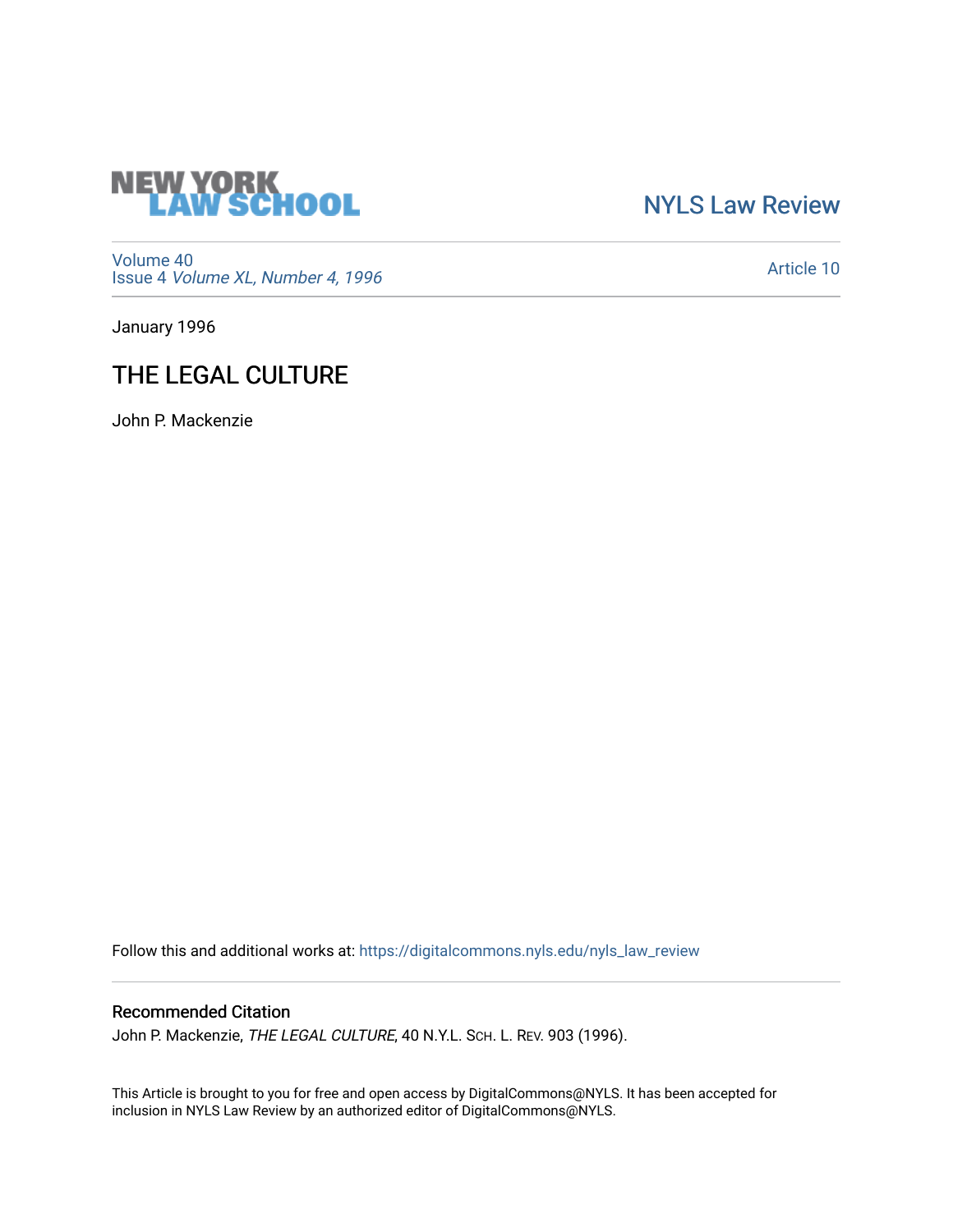#### **THE LEGAL CULTURE**

### JOHN P. MACKENZIE<sup>\*</sup>

It was plain folly for James Simon to declare, in the very title of his book about the Supreme Court under Chief Justice William Rehnquist, that *"The Center Holds."'* The preface announces the book and the blurb on the dust jacket promotes it as the inside "story of a conservative judicial revolution that failed."<sup>2</sup> That judgment-not that the center had held but that the center holds-was premature when written and inaccurate by publication time. It was risky and pretentious as journalism, to say nothing of serious legal scholarship. It was pointless and improvident to pronounce for even the short-range future on the basis of a few decisions, even the centerpiece 1992 decision in *Planned Parenthood of Southeastern Pennsylvania v. Casey'* decision in which the Court refused to overturn *Roe v. Wade.<sup>4</sup>*

Daily journalists like me, and weekly journalists such as Professor Simon<sup>5</sup> once was, are obliged to observe more self-restraint. Journalists generally do not consider their job finished just because they deem their reports accurate when written. They and their editors must worry the copy through so that it is accurate upon publication. Authors of books, tethered to the tyrannical lead time of book production, must take even more pains. Theirs is the second draft of history, which ought to be more accurate, more telling, than the first or journalistic draft, not less. Linda Greenhouse, whose stunning 1992 story for *The New York Times* on the eve of the *Casey* abortion decision captured the ideas and all but predicted

\* John P. MacKenzie, an editorial writer for *The New York Times,* covered the Supreme Court for *The Washington Post* from 1965 through 1976. He has taught law without a license at New York University and SUNY Buffalo. He wrote *The Appearance of Justice* (Scribners 1974) about ethical problems with Justices and Judges.

**1. JAMES F.** SIMON, THE CENTER HOLDS: THE POWER **STRUGGLE INSIDE THE** REHNQUIST COURT (1995).

2. *Id.* (front dust jacket flap).

3. 505 U.S. 833 (1992) (affirming the central holding of *Roe,* and upholding a woman's qualified right to choose an abortion without "undue burden" from the state by striking down certain restrictions of the Pennsylvania abortion statute, while upholding others).

4. 410 U.S. 113 (1973) (holding unconstitutional a Texas taw which criminalized abortion and establishing a woman's qualified right under the Due Process clause of the Fourteenth Amendment to choose an abortion).

5. James F. Simon was a correspondent and contributing editor at *Time* magazine from 1969 to 1974 and is currently Martin Professor of Constitutional Law at New York Law School.

903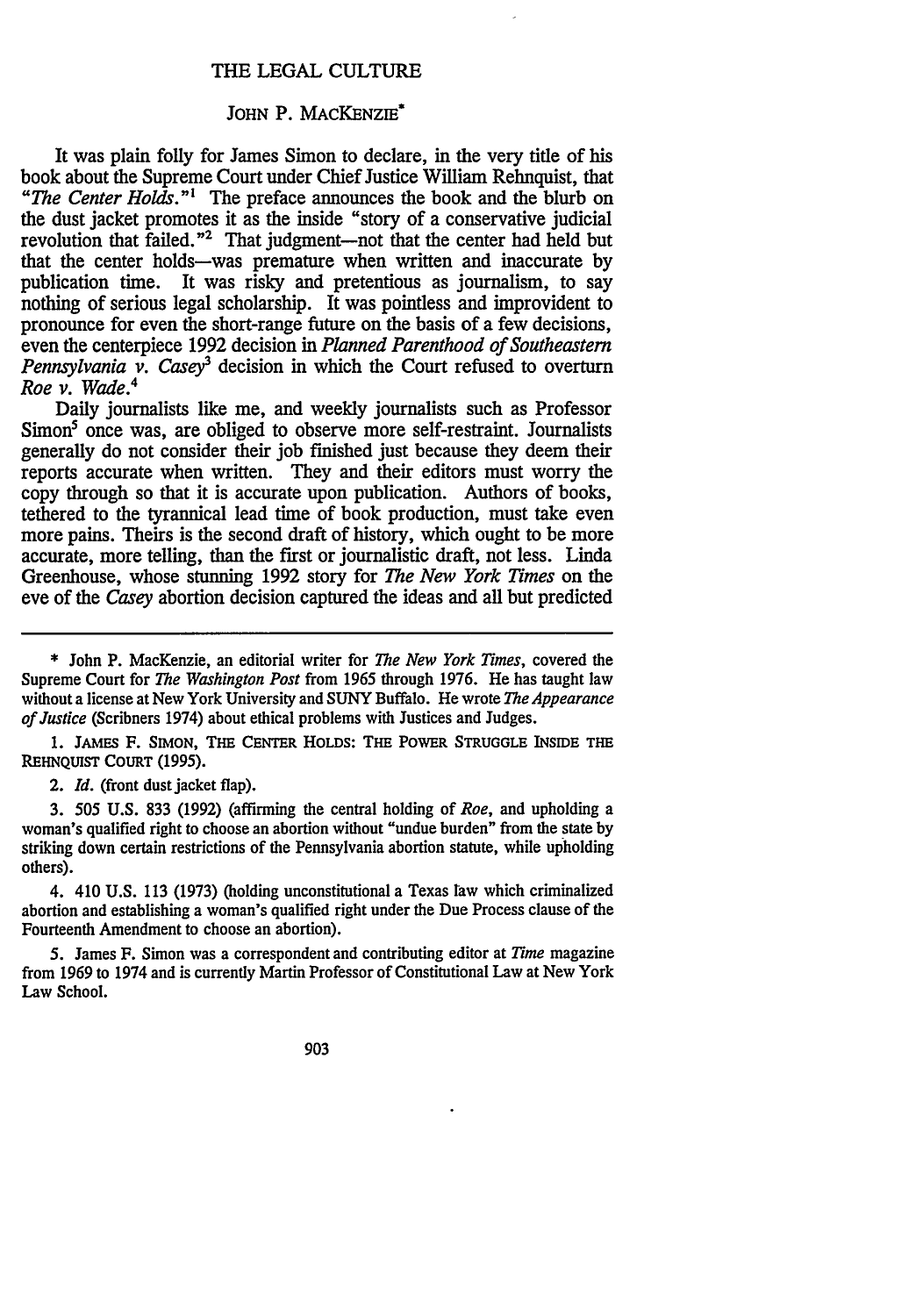the result,<sup>6</sup> also had it right later as she summed up the Court's term.<sup>7</sup> "The center held," her story reported $-$ and we'll see whether it continues to hold. Professor Simon took several more years to get it wrong.

There would be no need to dwell on this criticism if Professor Simon would stop insisting on his shattered thesis. Simon begins his defensive Solomon Lecture by chiding a reviewer, Jeffrey Toobin9 of the *New Yorker,* for taxing him with other decisions "which, he [Toobin] *conceded* were not decided when my book went to press."<sup>10</sup> That is an amazing defense. Of course the Court decisions that disproved Professor Simon's claim for a stabilized center were issued after the *Casey* ruling and another highly contested case of the October 1991 term, the graduation prayer case of *Lee v. Weisman,"* a case he cites as further evidence of the center's holding.<sup>12</sup> Mr. Toobin and others have issued a very broad, blunt, and accurate criticism, which is that Professor Simon's thesis was dead upon announcement. The fascinating truth is that the center is still under siege and it only sometimes holds.

Professor Simon's first defense is that if there was a revolution, it didn't happen on his watch, which ended before publication. His second defense, that even if there was a revolution, it has failed because it hasn't fully succeeded yet, is somewhat more tenable. Yet what constitutes success? Take a few of those cases that followed *Casey*.<sup>13</sup> Racing

6. *See* Linda Greenhouse, *Changed Path for Court? New Balance Is Held by Three Cautious Justices,* N.Y. TImEs, June 26, 1992, at **Al** (discussing the moderate trend of Justices O'Connor, Kennedy, and Souter in recent decisions and describing this as a new phase for the Court which just one year earlier appeared to have a conservative majority). The *Casey* decision was announced 3 days later, on June 29, 1992.

*7. See* Linda Greenhouse, *Moderates on Court Defy Predictions,* N.Y. TIMES, July 5, 1992, § 4, at 1.

8. *Id.*

*9. See* Jeffrey Toobin, *Chicken Supreme,* NEW YORKER, Aug. 14, 1995, at 81.

10. James F. Simon, *Politics and the Rehnquist Court,* delivered as the Sixth Annual Solomon Lecture at New York Law School (Oct. 31, 1995), *in* 40 N.Y.L. SCH. L. REv. 863 (1996) (emphasis added).

11. 112 **S.** Ct. 2649, 2661 (1992) (declining to revisit or expand the definition or scope of Establishment Clause principles, and instead applying controlling precedents in holding that commencement prayer violated the Establishment Clause).

12. *See* SIMON, *supra* note 1, at 281.

13. *See, e.g.,* Adarand Constructors, Inc. v. Pena, 115 *S.* Ct. 2097 (1995) (requiring strict scrutiny in all racial classifications, whether imposed by a federal, state, or local government actor); U.S. Term Limits, Inc. v. Thornton, 115 *S.* Ct. 1842 (1995) (denying a state's right to impose qualifications for senators and congressman in addition to those prescribed by the Constitution; Justices Thomas, Rehnquist, O'Connor and Scalia dissented); Holder v. Hall, 114 **S.** Ct. 2581 (1994) (denying a vote dilution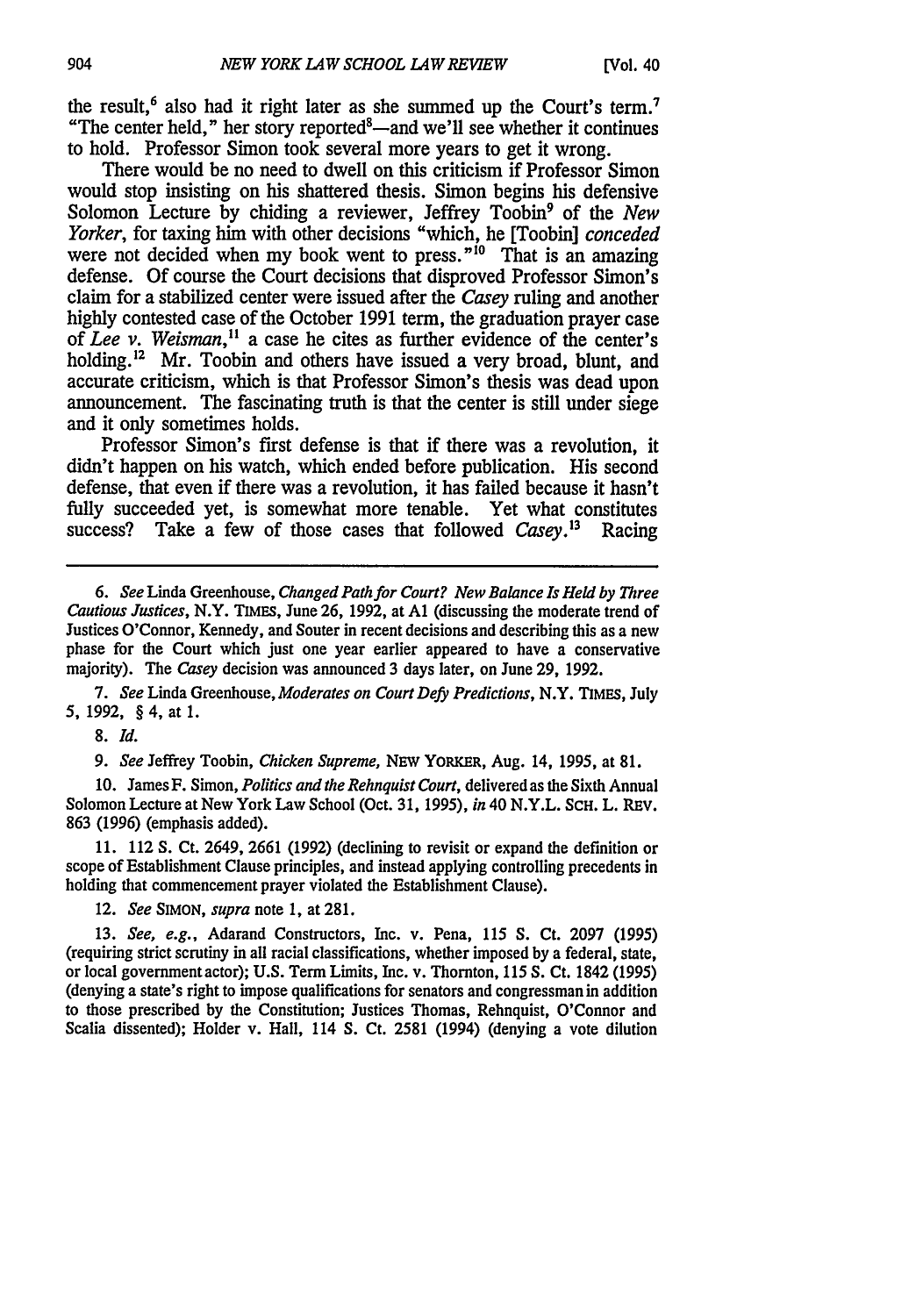rightward, in *U.S. Term Limits, Inc. v. Thornton,* the Court came within one vote of casually standing federalism on its head, as four dissenters argued that the states had the power to limit the terms of members of the national legislature.<sup>14</sup> In *Holder v. Hall* it mugged, then nearly gutted, the Voting Rights Act, in utter contempt of Congress.<sup>15</sup> In *Adarand Constructors, Inc. v. Pena,* it ruled that efforts to racially and otherwise diversify the work force must be subjected to the same judicially jaundiced review previously reserved for hate-based racial discrimination.<sup>16</sup>

After the *Casey* decision the Court has actually managed to raise a question thought settled five decades ago when Justice Harlan Fiske Stone observed in *United States v. Carolene Products Co. <sup>7</sup>*that the Court's priorities place more value on civil rights and individual liberties than on claims based on property, contract, and commerce.<sup>18</sup> Decades of claims based on property, contract, and commerce.<sup>18</sup> deference to Congress over the scope of the power to regulate interstate commerce were called into question as the Court struck down a federal law, admittedly on the fringe of that power, forbidding possession of a gun near a school.<sup>19</sup> As we go to press, the same majority's surprising sweep in ruling for the state in *Seminole Tribe of Florida v. Florida?* shows that the center is not only not holding, it is being battered.

The vapidity of Professor Simon's explanation for the alleged failure of the conservative revolution should have warned everyone, including Simon, of just how shaky his thesis is. Simon says, "The center held largely because liberal Justices were able to attract support from their more moderate brethren who refused to join the ideologically committed conservatives on the right wing of the Court."<sup>21</sup> That is not analysis, nor is it a conclusion that exploits the author's access to newly available Court papers or his own reporting. It was illuminating, though painful, to

- 14. *See U.S. Term Limits,* 115 *S.* Ct. at 1875.
- 15. *See Holder,* 114 S. Ct. 2581.
- 16. *See Adarand Constructors,* 115 *S.* Ct. 2097.
- 17. 304 U.S. 144 (1938).

18. *Id.* at 152 n.4 (Justice Stone's famous footnote called for "more searching judicial inquiry" where there are claims of prejudice against "discrete and insular minorities").

19. *See* United States v. Lopez, 115 *S.* Ct. 1624 (1995) (limiting the scope of Congressional power under the Commerce Clause by holding that possession of a gun within a school zone is not an economic activity that substantially affects interstate commerce).

- 20. 64 U.S.L.W. 4167 (Mar. 27, 1996).
- 21. **SIMON,** *supra* note 1, at 12.

challenge brought by black voters and the local chapter of the NAACP under § 2 of the Voting Rights Act).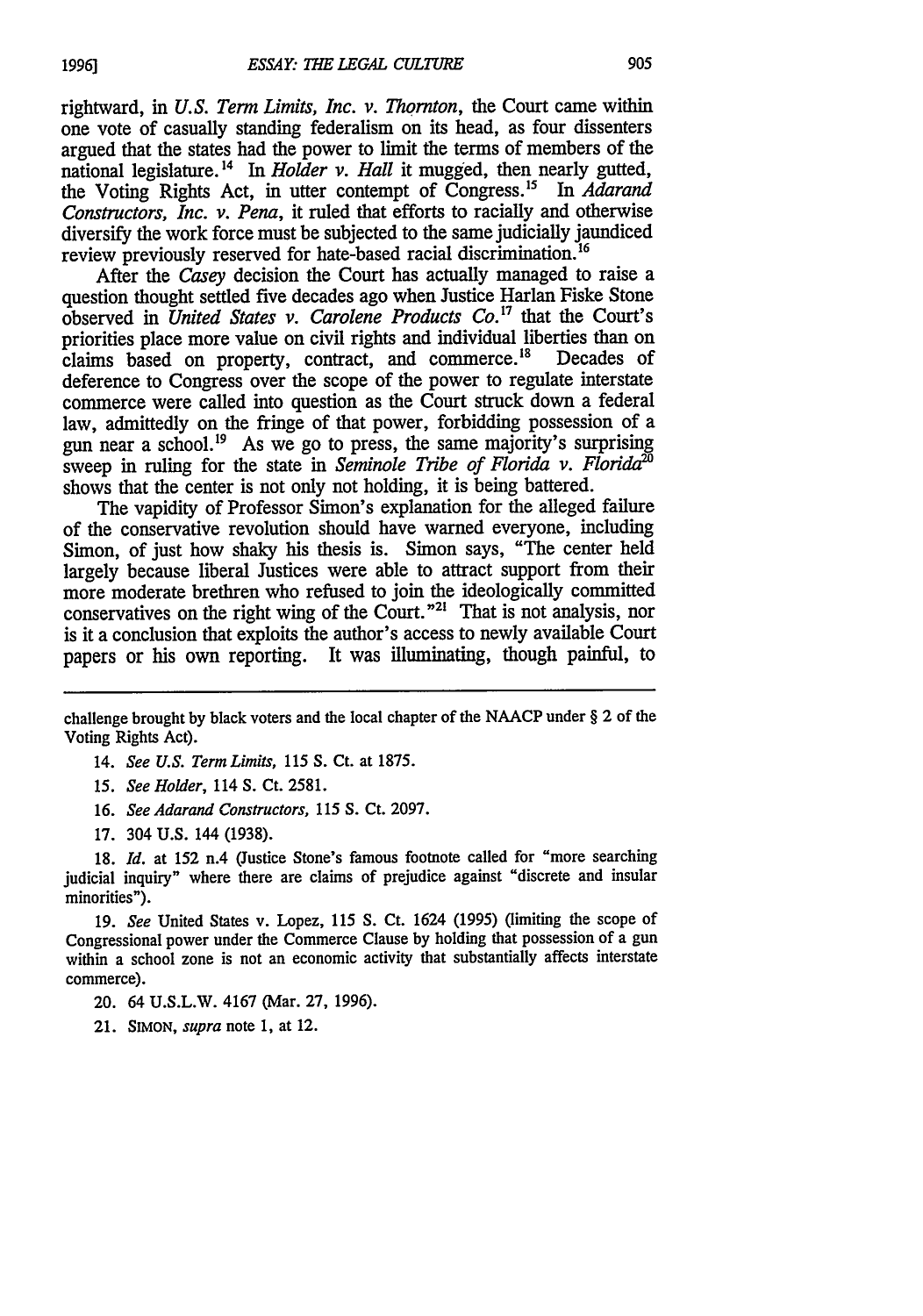observe the reaction of Richard Bernstein who reviewed the book in *The New York Times:* "There is, after all, a circularity to that overall conclusion in which Mr. Simon says not much more than that the center held because there was always a majority at the center."<sup>22</sup> There is not much point in telling "the inside story," to refer again to the dust jacket blurb, $^{23}$  if the story is about something that did not happen.

So much for what did not happen. What did? And since we now know that the struggle is not over, what is this struggle about, anyway? Tell us something positive, Mr. Critic. We know what you're against. What are you for? I'll respond briefly, though it risks perpetrating a hated reviewer's ploy: criticizing the author for not writing the book the critic had wanted to read rather than the one that the author wrote. Mine is only an example of what might make more effective use of the fascinating subject matter Professor Simon treats.

I would begin by broadening the inquiry from the narrowly political. *Politics and the Rehnquist Court,* the title of the lecture we are commenting upon, betrays that narrowness. I see the Center not so much as a place useful for winning cases, but as the place where the law should be. The right-wing challenge is not merely to overrule a few cases. It is rather, as Robert Bork defined it during his confirmation fight, "[a] battle [over]  $\ldots$  our legal culture.<sup>"24</sup> The assault on centrist law, as it developed for over half a century, goes well beyond civil rights and civil liberties. It embraces the entire nature of the federal system, even the constitutional basis of federal commerce power, until recently assumed settled. The new revolutionaries claim not only the votes to upset old precedents, but more basically the high intellectual and moral ground. Witness, for example, the profusion of right-wing think-tanks,  $25$  "public interest" law firms and symposia that parody the institutions of civil rights and liberties organizations.<sup>26</sup> Notice also the windy, scholarly looking

22. Richard Bernstein, *How Nino, Tony, the Chief et al. Make Decisions,* N.Y. TIMES, Sept. 1, 1995, at C26.

23. *See* SIMON, *supra* note 1.

24. *See Bork Lashes out at Liberals, Media,* UPI, Feb. 13, 1988, *available in* LEXIS, Nexis Library, UPI File. Robert Bork is quoted as saying, "[M]y nomination became the battle ground in a campaign for control of our legal culture." *Id.*

*25. See generally* **DAVID** M. **RICCI, THE TRANSFORMATION OF** AMERICAN **POLITICS** (1993) (documenting the multiplication and expansion of the right-wing think-tanks in Washington since the 1970s).

26. *See generally* Richard Perez-Pena, *A Rights Movement That Emerges From the Right,* N.Y. TIMES, Dec. 30, 1994, at B6 (discussing conservative groups claiming to be fighting for the rights of oppressed people, although the represented people are not normally associated with oppressed status but instead are whites, men, and property owners); *see also* Gustav Niebuhr, *Conservatives'New Frontier: Religious Liberty Law*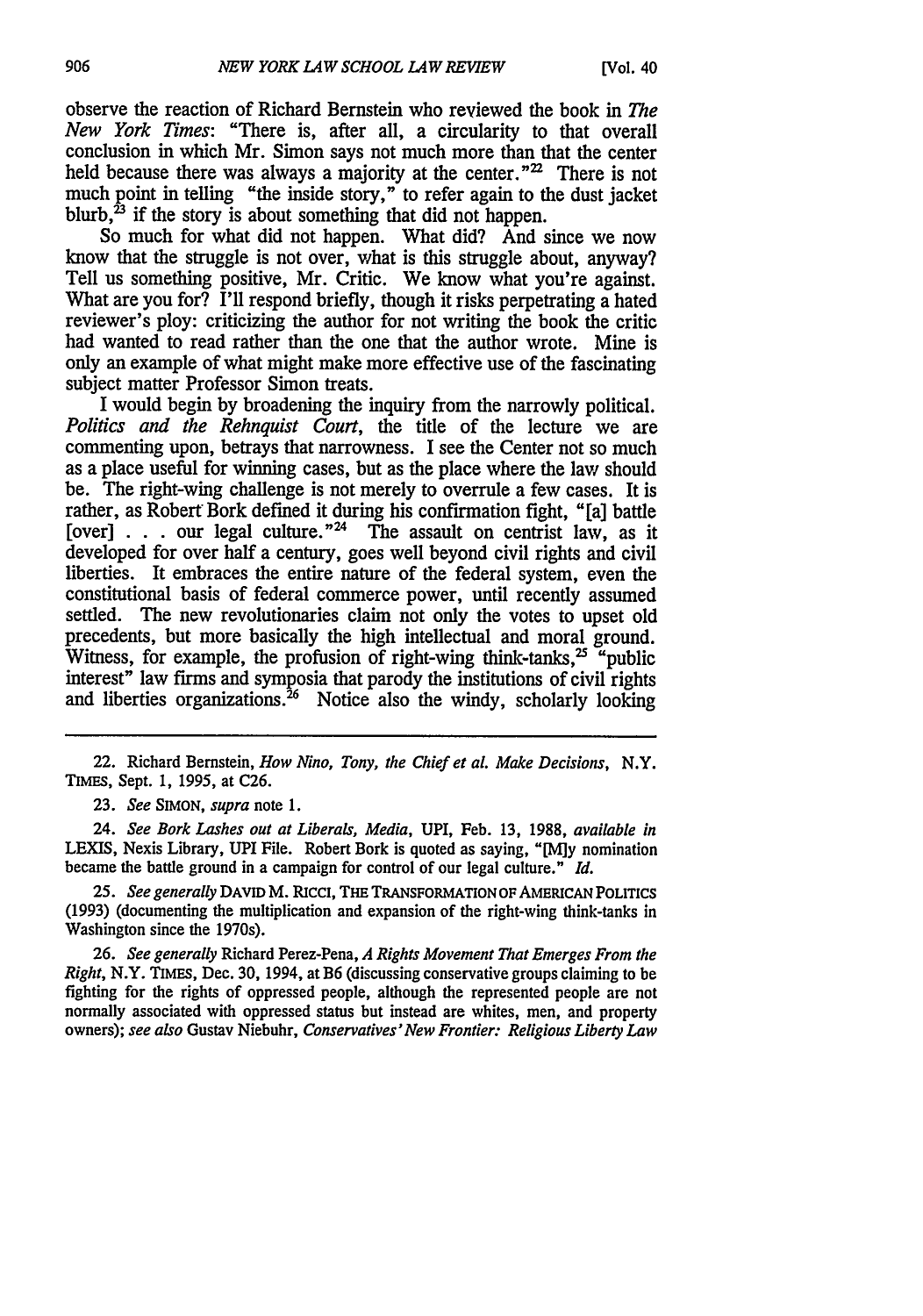dissents of Justice Clarence Thomas<sup>27</sup> and the tank of right-wing commentators lauding his sound scholarship.<sup>28</sup> The old centrist law commentators lauding his sound scholarship.<sup>28</sup> journals and most commentators seem not to have bothered much with the merits of the Thomas dissents. They should, though, for the opinions embody many a revolutionary idea, however impoverished their reasoning. His arguments supporting state-imposed term limits on Congress,<sup>29</sup> for repudiating civil rights remedies<sup>30</sup> and for striking down the Voting Rights  $Act<sup>31</sup>$  are tedious and silly-but not to be ignored, if only because today's dissent can, without being a great dissent, become tomorrow's law.

Result-oriented from start to finish, Professor Simon fails to treat the intellectual ingredients of the decisions he studies. If he took on the merits more thoroughly, he would not hold still while the right-wing<br>iurisprudes claim intellectual superiority. He could also help us jurisprudes claim intellectual superiority. understand why the fight is worth fighting. I will rest my case on one example, but one that is typical of his treatment of cases, issues, legal arguments and the merits of overrulings or of adherence to precedent.

His opening case, *Patterson v. McLean Credit Union*,<sup>32</sup> serves well. To say that the issue was whether to overrule the 1976 case of *Runyon v.*

*Firms,* N.Y. TIMES, July 8, 1995, at **Al** (discussing "religious conservatives **. . .** creating their own legal organizations to combat what they see-as a broad assault on religious liberties").

27. See, e.g., Thompson v. Keohane, 116 S. Ct. 457, 467 (1995) (Thomas, J., dissenting) (arguing that a state trial judge is in the best position to decide the question *of Miranda* custody); Cargill, Inc. v. United States, 116 S. Ct. 407 (1995) (Thomas, J., dissenting) (dissenting from the denial of certiorari in a case where the Army Corps of Engineers asserted jurisdiction over private property under the Clean Water Act).

28. *See, e.g.,* Edwin Meese, *The Illusion of the Rehnquist Court's PoliticalAgenda: A Return to Constitutional Interpretation From Judicial Law-Making,* 40 N.Y.L. SCH. L. REv. 925 (1996) (applauding President Bush's appointment of Clarence Thomas as "[giving] the Country a Supreme Court Justice who is unsurpassed by any present or prior member of the Court in his understanding of, and fidelity to, the Constitutional role of the Judiciary"); *see also* Garry Wills, *Clarence Thomas, Out of Touch, TIMES* **UNION** (Albany, NY), Sept. 23, 1995, at A7 (discussing Thomas's right-wing and conservative supporters).

29. U.S. Term Limits, Inc. v. Thornton, 115 *S.* Ct. 1842, 1875 (1995) (Thomas, J., dissenting).

30. *See Thompson,* 116 **S.** Ct. at 467 (Thomas, J., dissenting).

31. Holder v. Hall, 114 S. Ct. 2581, 2591 (1994) (Thomas, **J.,** concurring) (issuing a 34-page opinion, joined by Justice Scalia, stating that the Voting Rights Act should not have been used to create new voting districts, that the Court had misused the law for the past 30 years).

32. 491 U.S. 164 (1989).

*19961*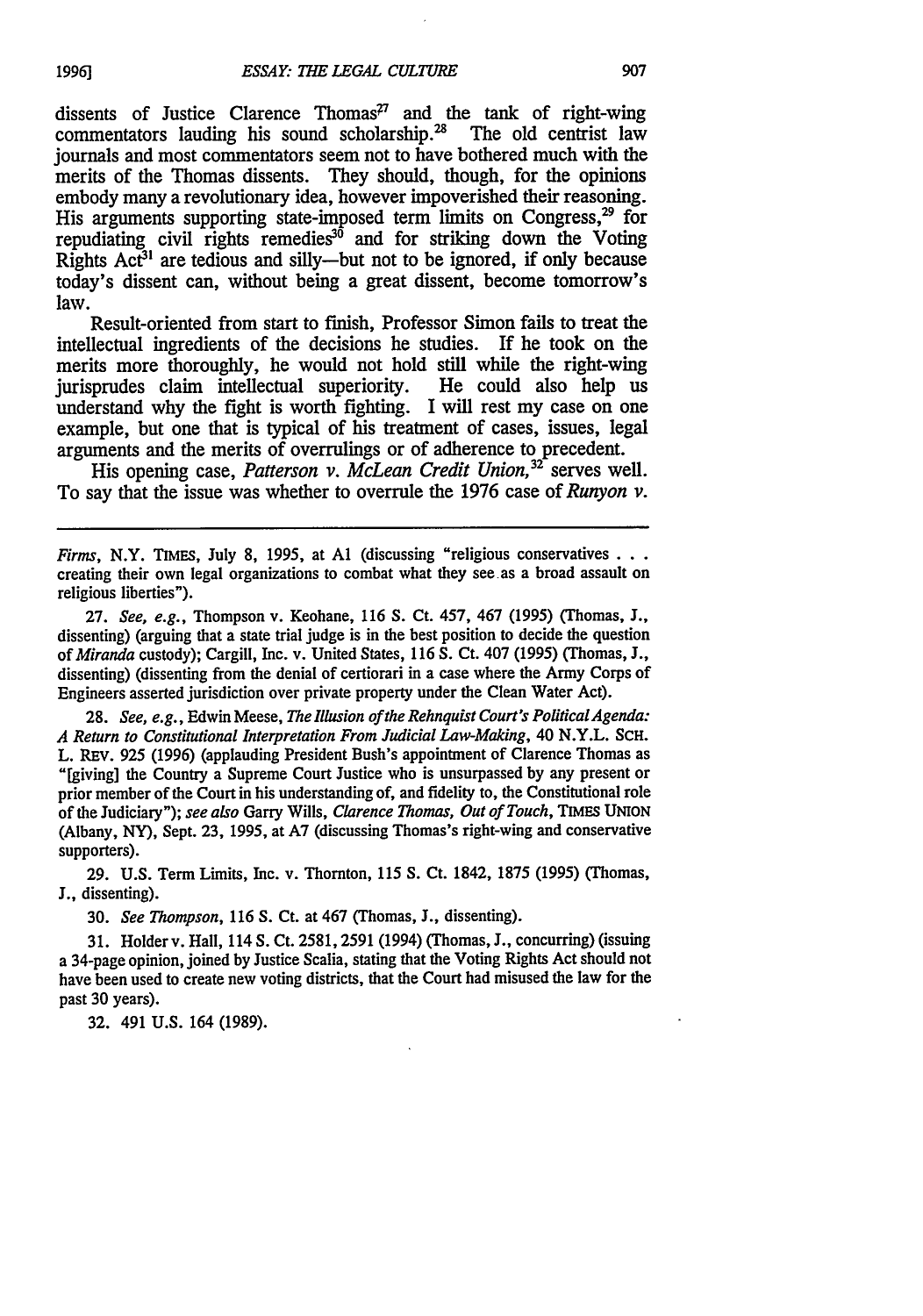*McCrary'3* almost trivializes what was at stake when *Patterson* was argued twice and decided in 1992. At stake was a basic approach to the realization, a century after the post-Civil War amendments, of the constitutional promise that had been dishonored by the nineteenth century Supreme Court. Those amendments provided not only for racial equality but for Congressional power to enforce that value.<sup>34</sup> The Court had made the enforcement provisions dead letters, leaving for dead statutes like the 1866 law granting equal rights "to make and enforce contracts."<sup>35</sup> The Supreme Court's recognition of this broad The Supreme Court's recognition of this broad congressional power in the mid-1960s came nearly a century late, but in time to spur on the efforts of other branches of government to carry forward the rights advances the Court itself had begun with *Brown v. Board of Education*<sup>36</sup> and subsequent cases. In civic terms this was judicial responsibility at its best, judicial restraint as the right wing never recognizes it, a deference to the legislature that encourages democratic processes and does the judiciary proud. In the 1968 case *Jones v. Mayer*,<sup>37</sup> the High Court thrillingly gave new life to those enforcement sections and applied the century-old law to a modern case of discrimination in real estate dealings.<sup>38</sup> In Runvon.<sup>39</sup> the Court discrimination in real estate dealings.<sup>38</sup> extended the equal contractual right to employment relationships, posing *the Patterson4* issue of whether the 1866 law forbade racial *harassment,* a species of job discrimination.<sup>41</sup> After oral argument, the Court set the case for reargument, adding the question whether *Runyon* should be overruled.4 ' More than *Runyon* was at stake. Its underpinnings in *Jones v. Mayer*<sup>43</sup> and its principle that Congress should be given broad leeway to vindicate civil rights-to go beyond even what the courts had had

33. 427 U.S. 160 (1976) (holding that 42 U.S.C. § 1981 prohibits private discrimination in making and enforcing contracts); *compare Patterson,* 491 U.S. at 172.

34. **U.S.** CONST. amends. **XIII,** § 2, XIV, § **5,** XV, § 2.

35. Civil Rights Act of 1866, 14 Stat. 27 (codified at 42 U.S.C. § 1981); *compare Patterson,* 491 U.S. at 180-81.

36. 349 U.S. 294 (1955).

37. 392 U.S. 409 (1968) (holding that 42 U.S.C. § 1982 bars private as well as public discrimination with regard to the sale or rental of property and that the enactment of this legislation was a valid exercise of Congressional power under the Thirteenth Amendment).

38. *Id.* at 413.

- 39. Runyon v. McCrary, 427 U.S. 160 (1976).
- 40. Patterson v. McLean Credit Union, 491 U.S. 164 (1989).
- 41. *Id.* at **170.**
- 42. *Id.* at **188-89.**
- 43. 392 U.S. 409 (1968).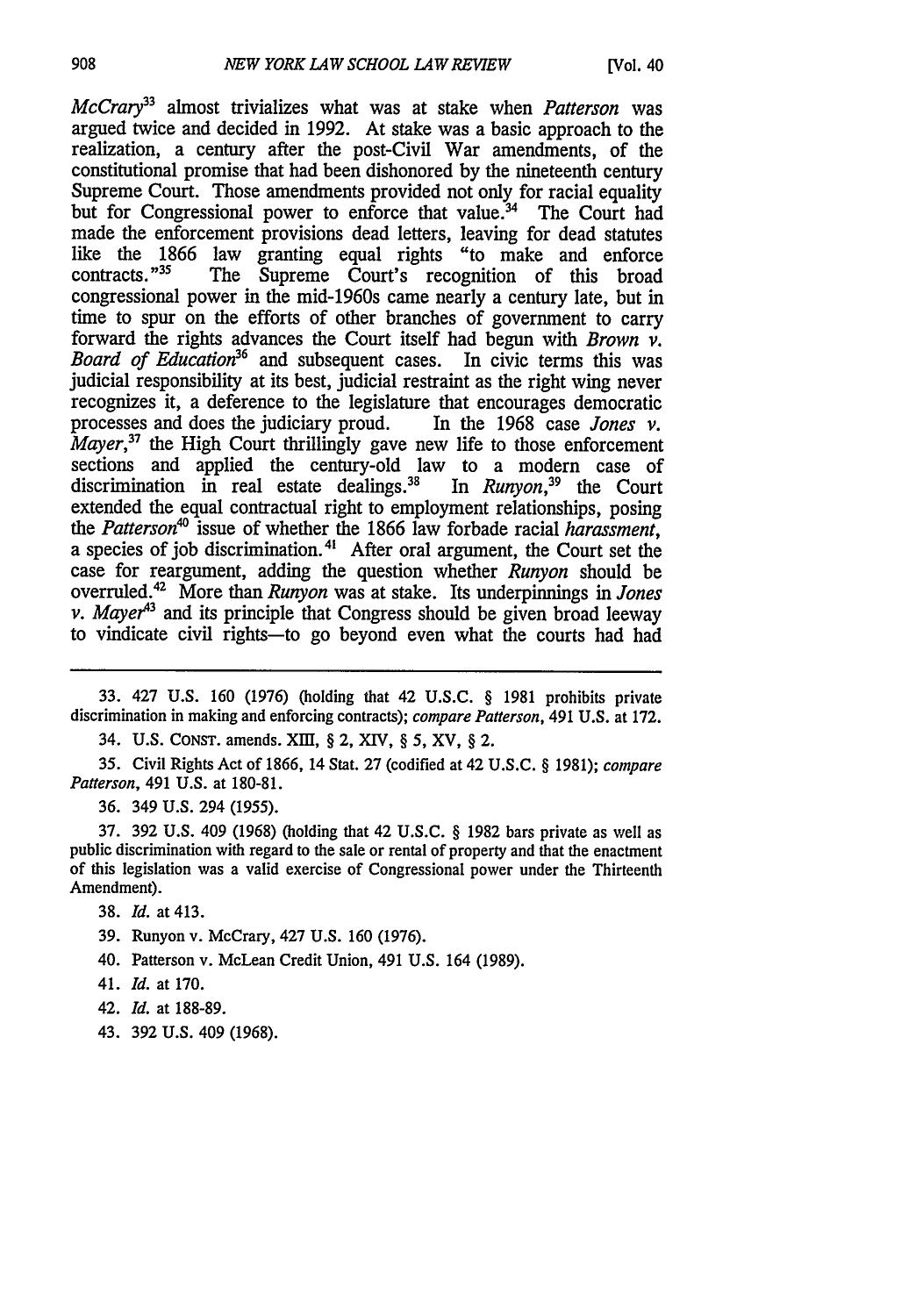occasion to declare-were up for grabs. Congress,. shamefully dormant for decades in this century, risked being put to sleep again only a few years after being roused to pass the 1964 Civil Rights Act, the 1965 Voting Rights Act, and other advances.

Against this background, the Court's ultimate adherence to *Runyon*<sup>44</sup> was a relief, but Justice Anthony Kennedy's surrender to *stare decisis<sup>45</sup>* was disappointingly, and ominously, grudging. Still more disappointing was his majority judgment that although the 1866 law did indeed still cover job discrimination, it did not cover Ms. Patterson's situation.<sup>46</sup> If she suffered harassment in the workplace, said the Court, it did not interfere with her ability "to make and enforce contracts."<sup>47</sup> That was an absurd, counter-factual reading of contractual arrangements, effectively ruling that Ms. Patterson could make a contract for a decent place to work but could not enforce it through a lawsuit. That interpretation was so far out of the legal mainstream that within two years Congress reversed it,<sup>48</sup> along with several other 1989 Supreme Court misinterpretations of civil<br>rights law, with clear strengthening language.<sup>49</sup> If that string of rights law, with clear strengthening language.<sup>49</sup> erroneous job discrimination decisions was not part of a revolution that was succeeding, it is only because the rulings were so revolting that Congress legislatively repudiated them.

"conservative" revolution is understood as the multi-front war that it is. *Roe v. Wade*<sup>50</sup> has proved a centrist opinion, a creative balance of rights among the woman, the state and the developing fetus, and the *Casey*<sup>51</sup> decision coincided with widening public and political awareness of that centrism. If abortion were all, the center has held for a few years. But why are the Justices bolting rightward on other fronts? The holding pattern of the October 1991 term does not cover all realms of ideology. Perhaps Justices Kennedy and O'Connor no longer find the Court's reputation for judicial independence and integrity on the line when, as

49. *See* 42 U.S.C § 1981(b), (c).

50. 410 U.S. 113 (1973).

51. Planned Parenthood of Southeastern Pennsylvania v. Casey, 505 U.S. 833 (1992).

<sup>44.</sup> *Patterson,* 491 U.S. at 171.

<sup>45.</sup> *Id.* at 172.

*<sup>46.</sup> Id.* at 177-80.

<sup>47.</sup> *Id.* at 179.

<sup>48.</sup> Civil Rights Act of 1991, Pub. L. No. 102-166, 105 Stat. 171 (codified at 42 U.S.C. § 1981 (1988 & Supp. V 1993)). Congress added subsections **(b)** and (c) which define the term "make and enforce contracts" and specifically protect against nongovernmental discrimination.